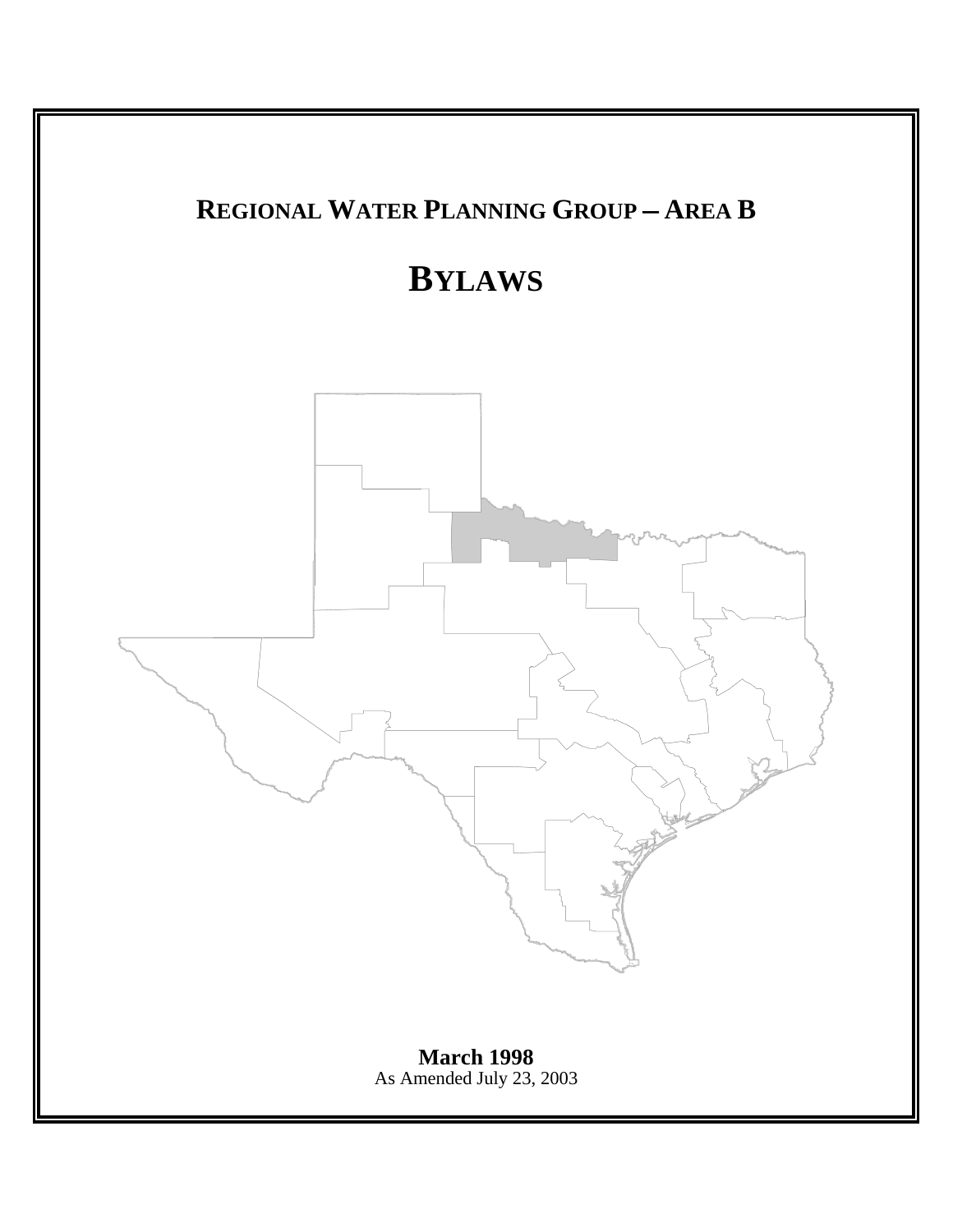# **TABLE OF CONTENTS**

|--|

| <b>ARTICLE I.</b>                                                                              |                                   |
|------------------------------------------------------------------------------------------------|-----------------------------------|
| Section 1.<br>Section 2.                                                                       |                                   |
| <b>ARTICLE II.</b>                                                                             |                                   |
| <b>ARTICLE III.</b>                                                                            |                                   |
| <b>ARTICLE IV.</b>                                                                             |                                   |
| <b>ARTICLE V.</b>                                                                              |                                   |
| Section 1.<br>Section 2.<br>Section 3.<br>Section 4.<br>Section 5.<br>Section 6.<br>Section 7. |                                   |
| <b>ARTICLE VI.</b>                                                                             |                                   |
| Section 1.<br>Section 2.<br>Section 3.<br><b>ARTICLE VII</b>                                   |                                   |
| <b>ARTICLE VIII.</b>                                                                           |                                   |
| Section 1.<br>Section 2.<br>Section 3.<br>Section 4.<br>Section 5.<br>Section 6.               | <b>10</b><br>10<br>11<br>11<br>12 |
| Section 7.                                                                                     |                                   |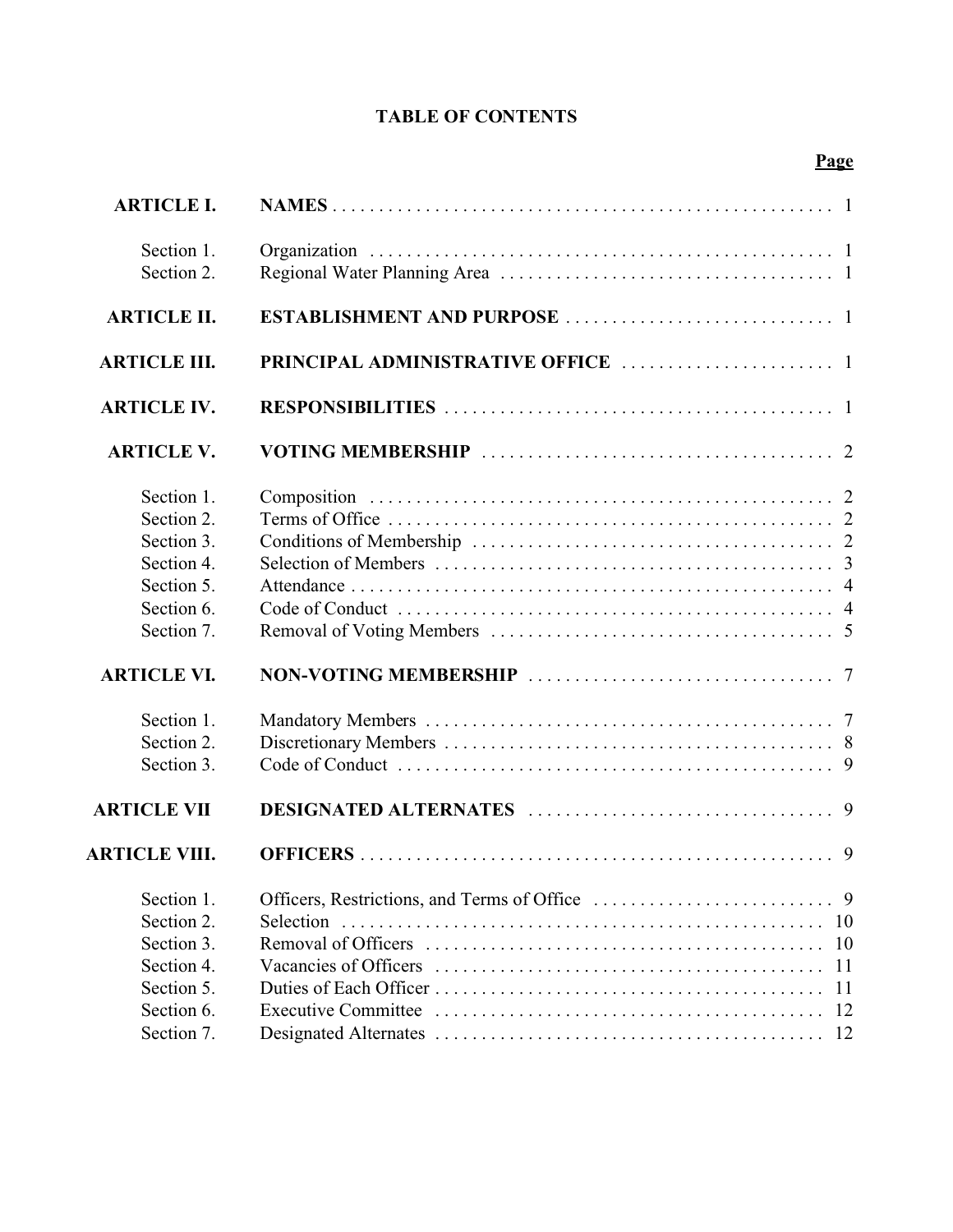# **TABLE OF CONTENTS** (continued)

| <b>ARTICLE IX.</b>   |                                                       |    |
|----------------------|-------------------------------------------------------|----|
| Section 1.           |                                                       |    |
| Section 2.           |                                                       |    |
| Section 3.           |                                                       |    |
| Section 4.           |                                                       |    |
| Section 5.           |                                                       | 13 |
| Section 6.           |                                                       | 14 |
| Section 7.           |                                                       |    |
| Section 8.           |                                                       |    |
| <b>ARTICLE X.</b>    |                                                       |    |
| Section 1.           |                                                       |    |
| Section 2.           |                                                       |    |
| Section 3.           | Final Adoption of Regional Water Plan; Amendments  16 |    |
| <b>ARTICLE XI.</b>   |                                                       |    |
| Section 1.           |                                                       |    |
| Section 2.           |                                                       |    |
| Section 3.           |                                                       |    |
| <b>ARTICLE XII.</b>  |                                                       |    |
| Section 1.           |                                                       |    |
| Section 2.           |                                                       | 17 |
| Section 3.           |                                                       |    |
| Section 4.           |                                                       |    |
| Section 5.           |                                                       |    |
| Section 6            | Code of Conduct                                       |    |
| <b>ARTICLE XIII.</b> |                                                       |    |
| <b>ARTICLE XIV.</b>  |                                                       |    |
| <b>ARTICLE XV.</b>   |                                                       |    |
| <b>ARTICLE XVI.</b>  | ADOPTING AND AMENDING THE BYLAWS  19                  |    |
| <b>ARTICLE XVII.</b> |                                                       |    |

# **Page**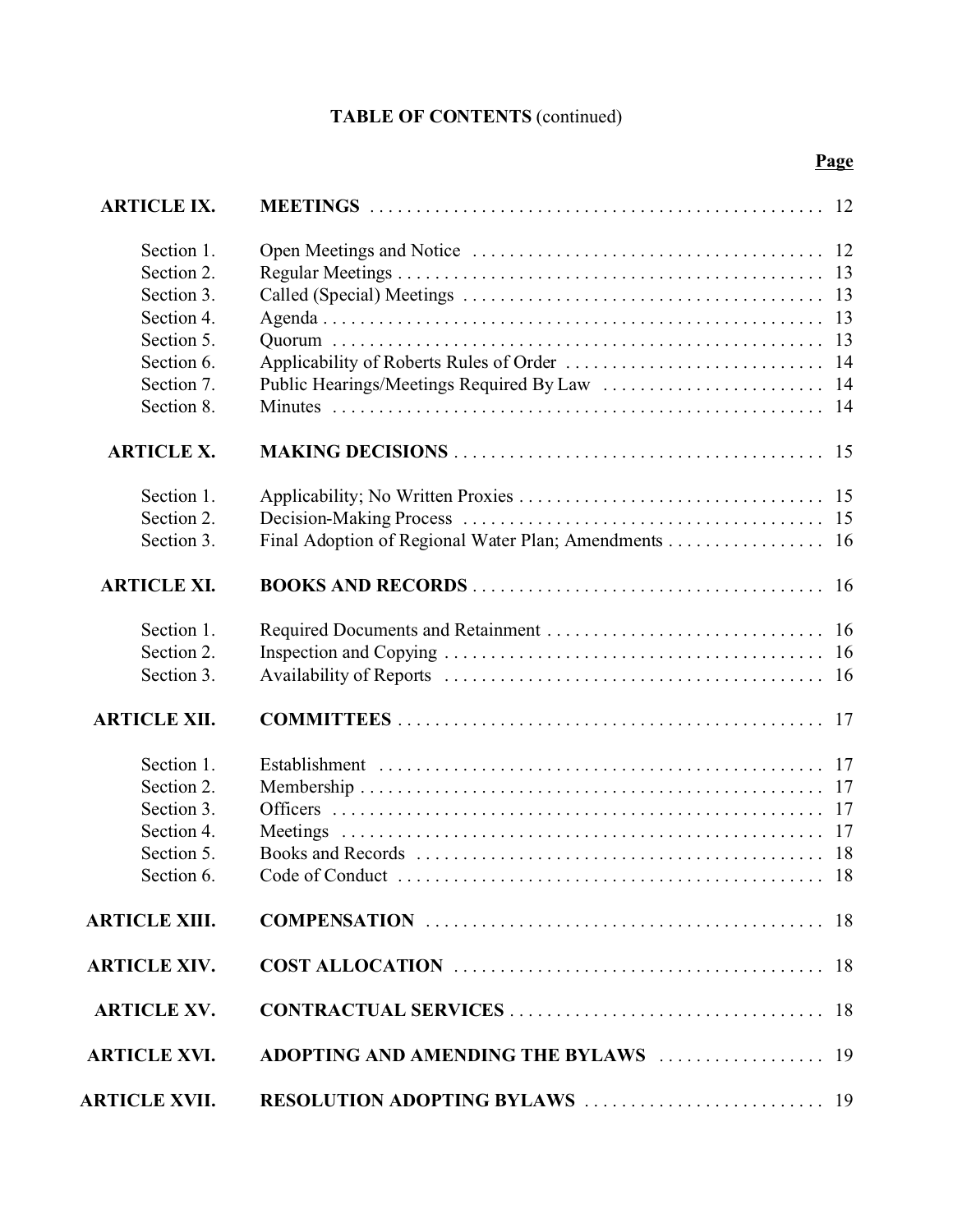# **ARTICLE I. NAMES**

### **SECTION 1. ORGANIZATION**

The official name of this organization shall be the Regional Water Planning Group – Area B (hereinafter RWPG).

#### **SECTION 2. REGIONAL WATER PLANNING AREA**

The official name of the regional water planning area designated as Region B Texas Water Development Board by the Texas Water Development Board (hereinafter TWDB) in accordance with 31 Texas Administrative Code (hereinafter TAC) Chapter 357 on February 19, 1998, shall be the Regional Water Planning Area B (hereinafter RWPA).

# **ARTICLE II. ESTABLISHMENT AND PURPOSE**

The RWPG was established by appointment of an initial coordinating body by the TWDB on February 19, 1998, and any subsequent additional appointments by the initial coordinating body. The purpose of the RWPG shall be to provide comprehensive regional water planning and to carry out the related responsibilities placed on regional water planning groups by state law, including Texas Water Code Chapter 16 and TWDB rules, including 31 TAC Chapters 355, 357, and 358, in and for the RWPA.

# **ARTICLE III. PRINCIPAL ADMINISTRATIVE OFFICE**

The principal administrative office of the RWPG shall be the business office of Red River Authority of Texas. The administrative officer of the RWPG for purposes of the Texas Open Records Act shall be Ronald J. Glenn. The Chair of the RWPG shall insure that the mailing address and physical address of the principal office and administrative officer are provided to all members of the RWPG and the Executive Administrator of the TWDB.

# **ARTICLE IV. RESPONSIBILITIES**

The RWPG shall have the responsibility for performing the functions defined in Texas Water Code, Chapter 16 and in 31 TAC Chapters 355, 357, and 358 related to regional water planning groups for the RWPA. Foremost among those responsibilities shall be the development of a regional water plan for the RWPA that identifies both short and long-term water supply needs and recommends water management strategies for addressing them.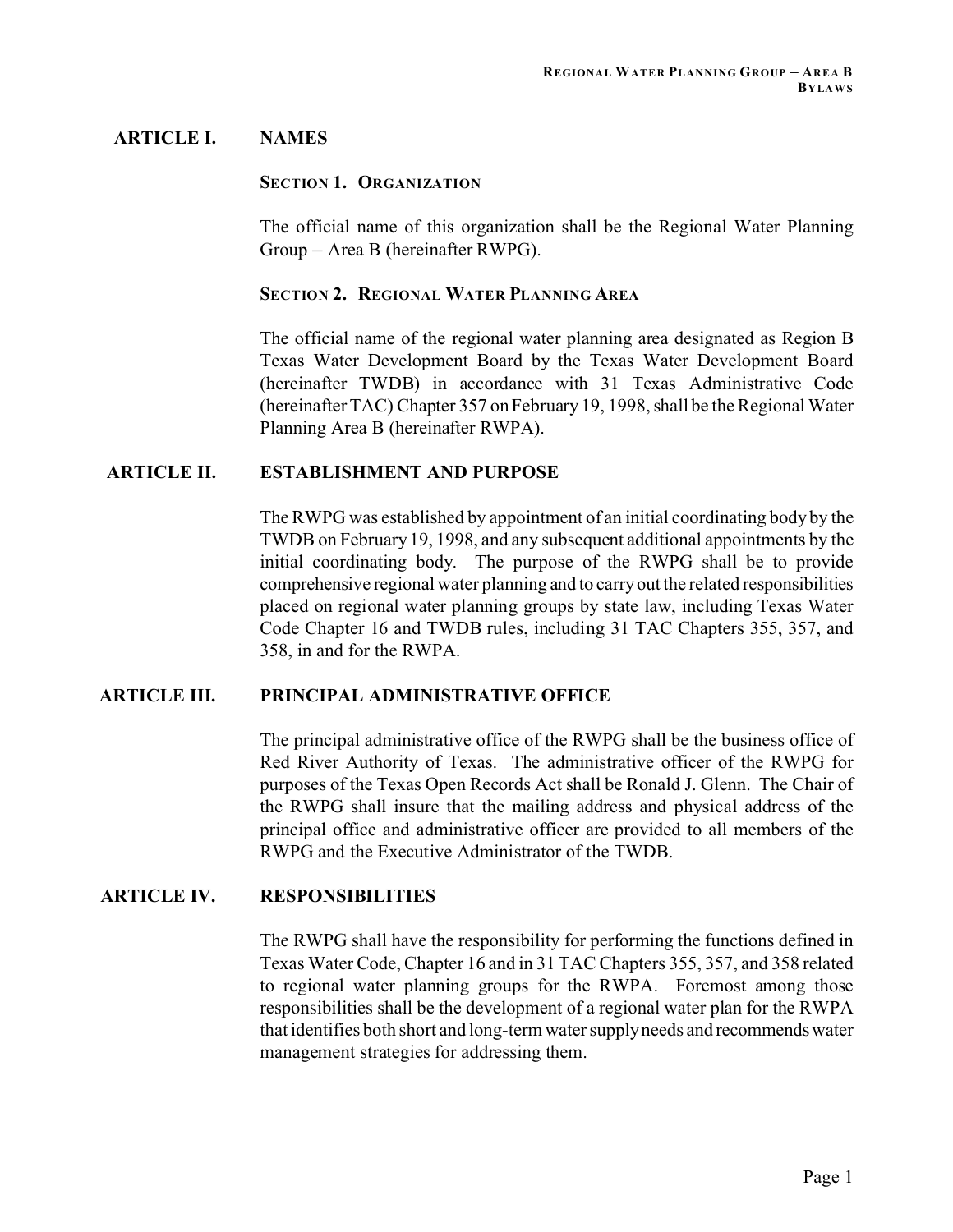# **ARTICLE V. VOTING MEMBERSHIP**

### **SECTION 1. COMPOSITION**

The initial voting members of the RWPG shall include the initial coordinating body appointed by the TWDB on February 19, 1998, plus the additional voting members appointed by the initial coordinating body to insure adequate representation of the interests comprising the RWPA stated in Texas Water Code §16.053(c), if present, and other interests determined by the RWPG. Thereafter, the voting membership of the RWPG shall include persons added or removed as provided under this Article and any 31 TAC §357.4(g)(4) member selected for voting membership under Article VI.

# **SECTION 2. TERMS OF OFFICE**

The terms of all initial voting members shall expire on September 1, 2001. Upon the expiration of the initial terms, all voting members shall draw lots for additional terms of five years or two years, such that half of the voting members' terms will expire in two additional years and the other half in five additional years. If there is an odd number of voting members at the time that lots are drawn, one more than half shall draw lots for the two-year terms. No later than ninety calendar days prior to the end of the two-year terms, the voting members shall initiate procedures to appoint successors for the voting members drawing two-year terms, utilizing the process set forth under Section 4 of this Article. Outgoing voting members shall be given the opportunity to fully participate in the selection process for their successors and shall serve until their successors take office. At the conclusion of the two-year terms described above, all subsequent terms of office for voting members shall be five years, the goal of staggering the terms of office having been accomplished.

# **SECTION 3. CONDITIONS OF MEMBERSHIP**

In order to be eligible for voting membership on the RWPG, a person must represent the interest for which a member is sought, be willing to participate in the regional water planning process, and abide by these bylaws.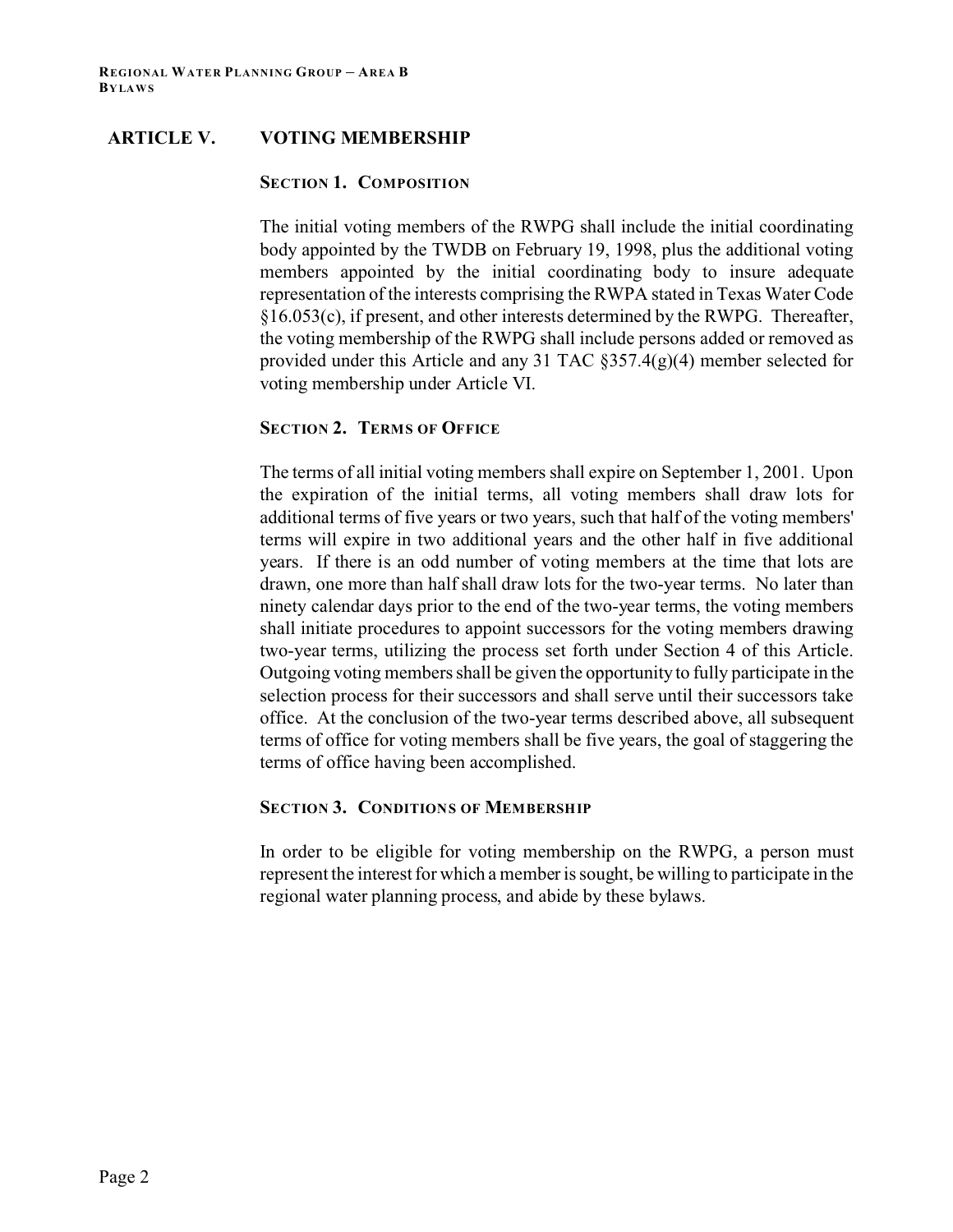### **SECTION 4. SELECTION OF MEMBERS**

No later than ninety calendar days prior to the expiration of a voting member's term, or within forty-five calendar days of the removal of a voting member, the RWPG shall post public notice in a newspaper of general circulation in each county located in whole or in part in the RWPA soliciting nominations for a successor, identifying the particular interest for which nominations are sought, stating the conditions of membership, delineating the method for submitting nominations, and establishing a deadline for submission of nominations between thirty and forty-five calendar days from the date that public notice was posted. Members of the RWPG may also submit nominations in the manner prescribed in the public notice.

The Executive Committee shall receive and process the nominations and, no sooner than ten calendar days after the deadline for submitting nominations, shall recommend a nominee to the voting membership as a whole, giving strong consideration to a consensus nominee from those individuals and entities that collectively represent that interest. The Executive Committee shall not be bound by the nominations received and may consider any person who meets the conditions of membership as a nominee. The voting membership as a whole shall not be bound by the recommendation of the Executive Committee and may consider any person who meets the conditions of membership as a nominee.

The voting members shall attempt to make a decision for a successor by consensus of at least two-thirds of the voting membership. If efforts to reach consensus fail, the Chair shall call for a vote on a nominee. An affirmative vote of two-thirds of the total voting membership of the RWPG shall be required to appoint a nominee as a new voting member. If voting fails to select a new voting member, the voting members shall consider other nominations until a new member can be selected by consensus or affirmative vote of two-thirds of the voting membership.

In addition to selecting new voting members to fill vacancies caused by removal or the expiration of a term, the voting members may add members to insure adequate representation of the interests comprising the RWPA by generally utilizing the selection process set forth in this section, with the exception of the ninety and forty-five day posting deadlines which shall not apply. If such a new member is added, the existing voting members shall determine by consensus, but not less than agreement of two-thirds of the voting membership, the exact applicability of the membership term provisions and restrictions to the new member at the time of the new members selection.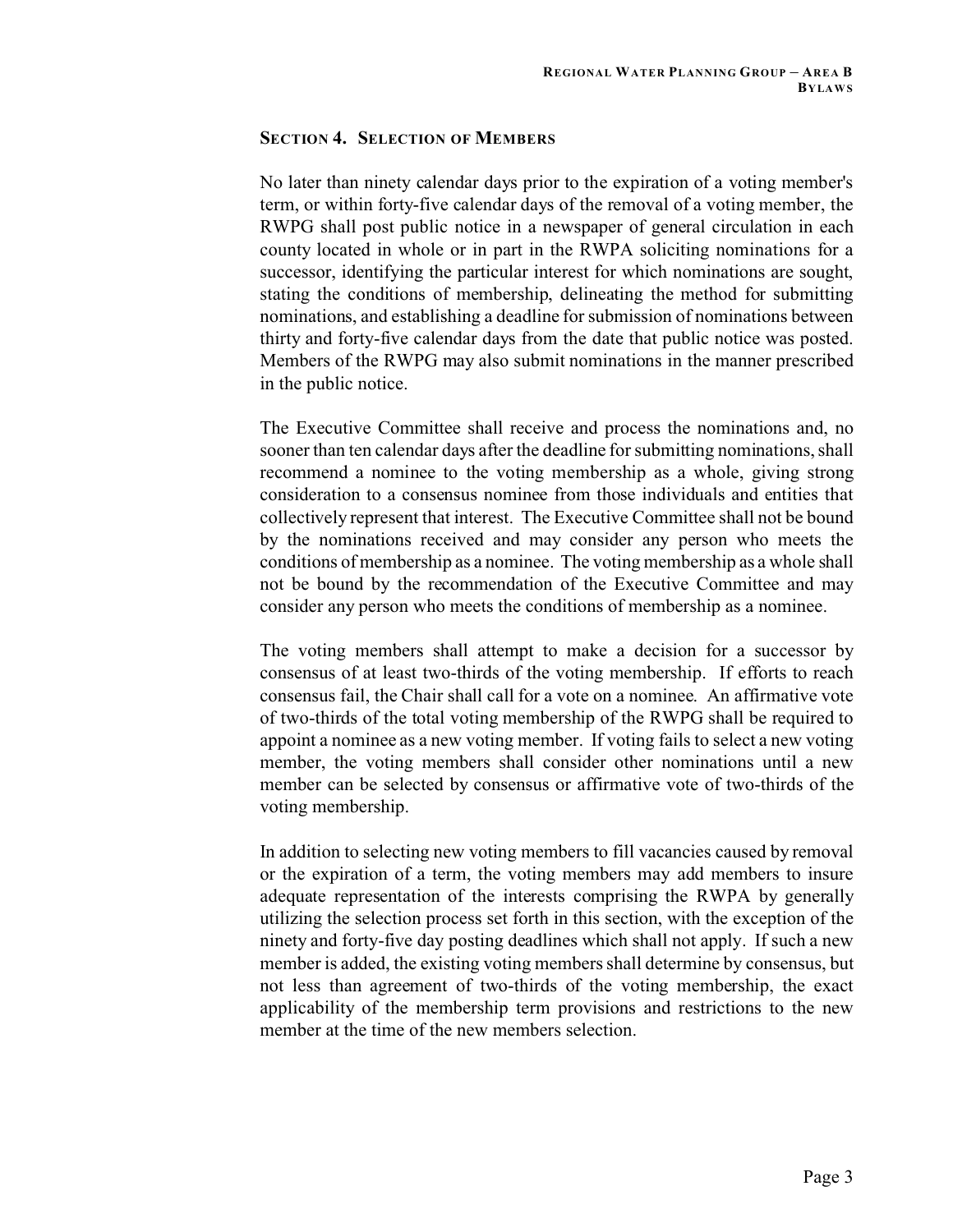In both the consideration of nominees and the selection of new voting members, the Executive Committee and other voting members shall strive to achieve geographic, ethnic, and gender diversity.

Outgoing voting members shall be given the opportunity to fully participate in the selection process for their successors and shall serve until their successors take office. However, no member shall participate in a vote in which he or she is a nominee.

Because initial members continue to serve for additional terms of either two or five years at the end of their initial terms as set forth under Section 2 of this Article, this Section 4 shall not apply to the regular expiration of the initial terms of the initial members; however, this section shall apply to the selection of a successor for a removed voting member during the initial terms.

# **SECTION 5. ATTENDANCE**

All members shall make a good faith effort to attend all RWPG meetings and hearings. Records of attendance shall be kept by the Secretary at all RWPG meetings and hearings and presented as part of the minutes. Voting members of the RWPG that have recorded absences from three consecutive meetings and/or hearings, or at least one-half of the sum of all meetings and hearings in the preceding twelve months, shall be considered to have engaged in excessive absenteeism and shall be subject to removal from membership under Section 7 of this Article. The Chair shall excuse an absence if it is made known to the Chair prior to the beginning of the meeting or hearing that the absence is related to one of the following with supporting documentation made available to the Chair: personal illness, family emergency, or jury or military duty. An excused absence will not be recorded as an absence. Representation by a designated alternate does not excuse a member's absence.

# **SECTION 6. CODE OF CONDUCT**

Members and designated alternates of the RWPG shall ethically conduct the business of the RWPG and shall avoid any form or appearance of a conflict of interest, real or apparent, by observing the following:

- (a) No member or designated alternate of the RWPG shall:
	- (1) Solicit or accept gratuities, favors, or anything of monetary value from suppliers or potential suppliers of services, materials, or equipment, including subcontractors under recipient contracts; or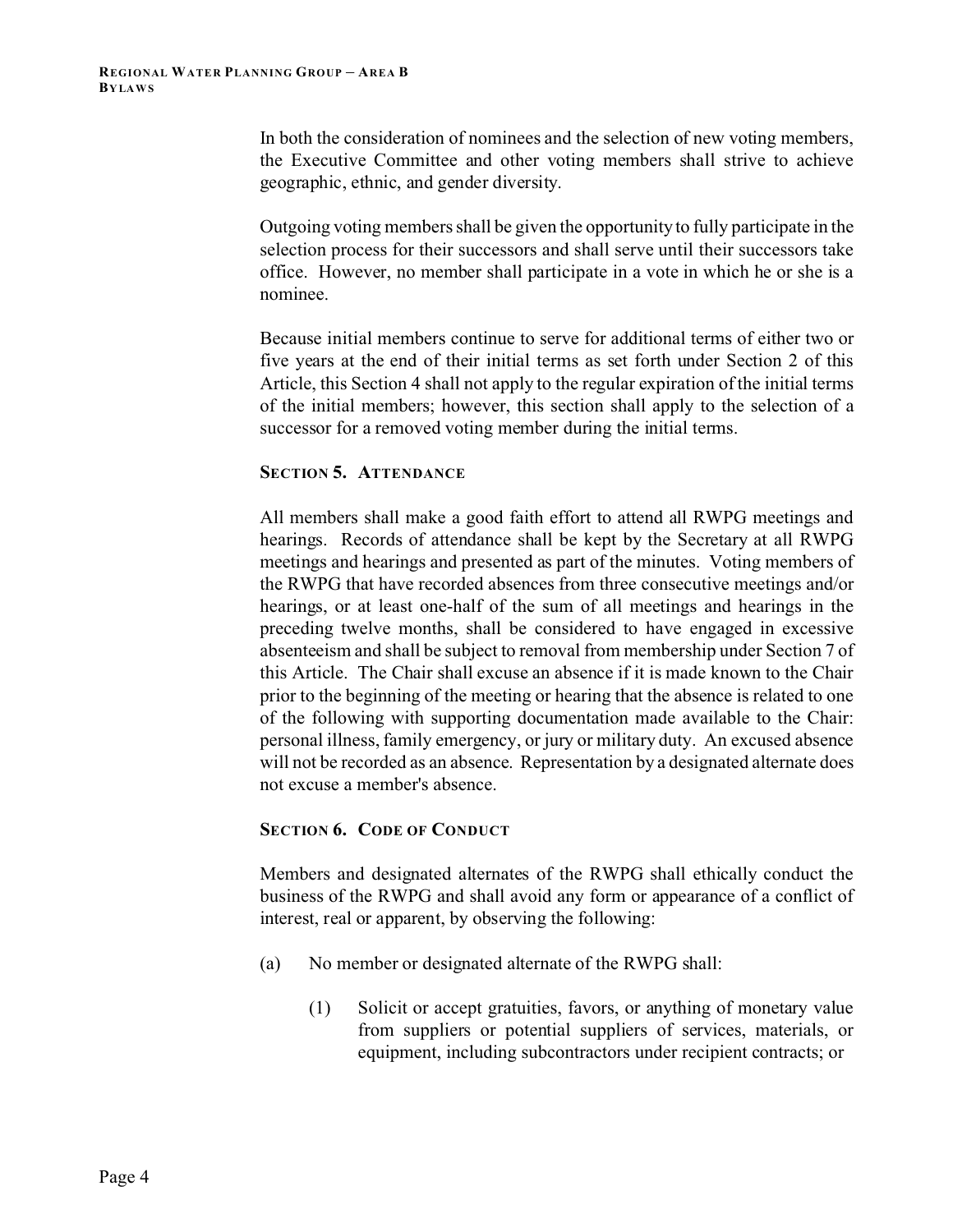- (2) Participate in the selection, award, or administration of a procurement where the member or designated alternate has a financial or other substantive interest in the organization being considered for award. Such conflict may be due to any of the following having a financial or familial relationship with the organization:
	- i) the member or designated alternate;
	- ii) the members or designated alternate's family;
	- iii) the members or designated alternates business partner(s); or
	- iv) a person or organization that employs, or is about to employ, any of the persons listed in (i)-(iii), above.
- (3) Participate in any deliberation, decision, or vote that would constitute a conflict of interest under federal, state, or local law.
- (b) Potential conflicts of interest shall be clearly stated by the voting member or designated alternate prior to any deliberation or action on an agenda item with which the voting member or designated alternate may be in conflict. Where the potential conflict is restricted to a divisible portion of an agenda item, the Chair may divide the agenda item into parts, at the Chair's discretion, for deliberation and voting purposes. An abstention from participation in deliberations, decisions, or voting and the reasons therefor shall be noted in the minutes.

# **SECTION 7. REMOVAL OF VOTING MEMBERS**

- (a) **GROUNDS FOR REMOVAL OF VOTING MEMBERS**. The following shall constitute grounds for removal of a voting member:
	- (1) engaging in excessive absenteeism as defined under Section 5 of this Article;
	- (2) death;
	- (3) resignation;
	- (4) failure to abide by the code of conduct provisions set forth under Section 6 of this Article;
	- (5) appointment of a successor by the voting members upon expiration of the members term;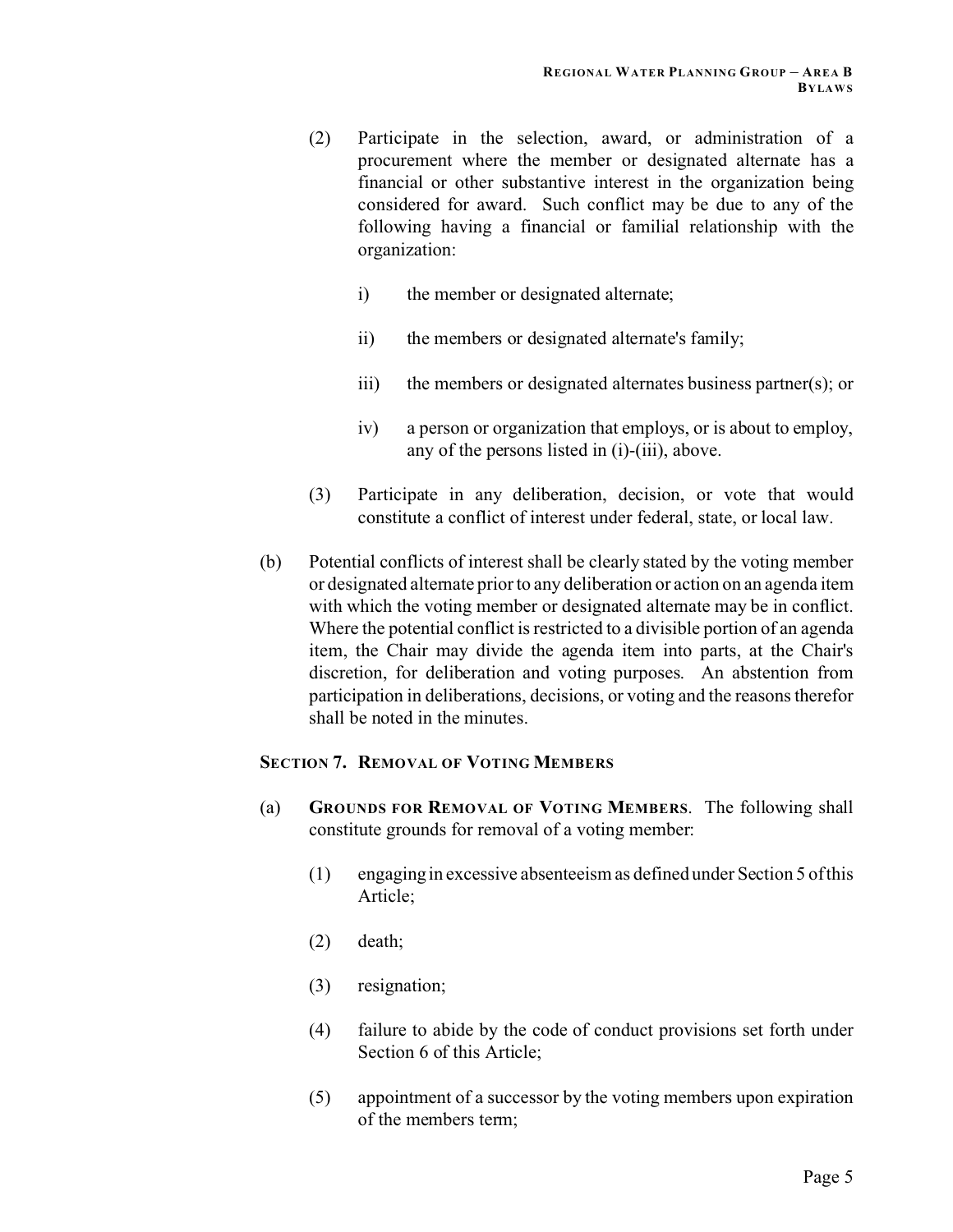- (6) change in status so that the member no longer represents the interest he or she was selected to represent;
- (7) falsifying documents;
- (8) any other serious violation of these bylaws as may be determined by the voting members; or
- (9) the voting members designated alternate engages in any acts described in subdivisions (4), (7), or (8) of this subsection.
- (b) **PROCESS FOR REMOVING VOTING MEMBERS**. Voting members may be removed at any time for any of the grounds for removal of voting members set forth in subsection (a) of this section. Any member with knowledge or suspicion that a voting member or designated alternate has engaged in acts or that events have occurred constituting a ground for removal under subsection (a) of this section shall report such information or suspicion to the Chair. The Chair, upon discovering or receiving such information, shall make a written request to that member for an explanation as to why he or she should not be removed from voting membership. The member shall make written response to the Chair within fifteen calendar days from the date of receipt of the Chair's request. Within five calendar days of receipt of the member's response, the Chair shall forward copies of the response to the voting members. If the Chair continues to suspect that a ground for removal may exist, if the member fails to make a timely response to the Chair's request, or if a voting member requests its inclusion on the agenda after reviewing the written response from the accused member, the Chair shall place an item on the next subsequent meeting agenda calling for the removal of the member.

At the meeting, the member subject to the possible removal action may present evidence of why he or she should not be removed. The voting members may remove the member by consensus, but not less than agreement of two-thirds of the voting membership. The member subject to the removal action shall not participate in any way in the removal decision, nor shall his or her membership count as part of the total voting membership for purposes of calculating a two-thirds vote.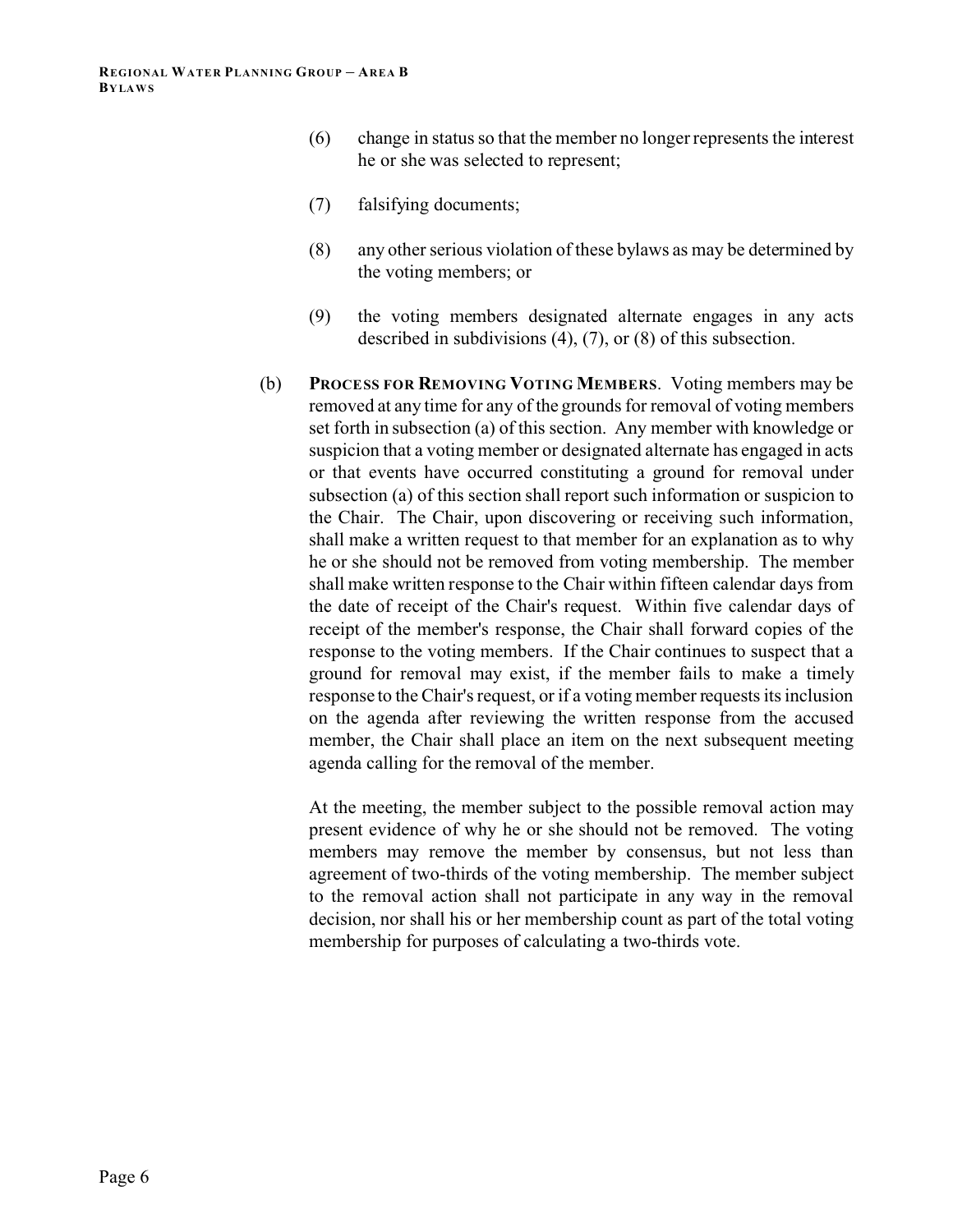# **ARTICLE VI. NON-VOTING MEMBERSHIP**

### **SECTION 1. MANDATORY MEMBERS**

- (a) The voting members of the RWPG shall add the non-voting members set forth in 31 TAC  $\S 357.4(g)(1)-(g)(3)$  and accept the designees appointed by the entities set forth therein. Such designees shall have no terms of office and shall serve until replaced by the designating entity. However, if the voting members decide by consensus, but not less than agreement of two-thirds of the voting membership, that a particular designee is hindering the regional water planning efforts of the RWPG, the Chair shall make a written request within ten calendar days to the entity requesting the designation of another person to serve as the entity's designee.
- (b) The voting members of the RWPG shall add at least one non-voting member as set forth in 31 TAC  $\S 357.4(g)(4)$ . Within thirty calendar days of adoption of these bylaws, or within forty-five calendar days of the removal of a 31 TAC §357.4(g)(4) member, the RWPG shall post public notice in a newspaper of general circulation in each county located in whole or in part in the RWPA, soliciting nominations for persons to serve as a 31 TAC  $\S 357.4(g)(4)$  member, stating the conditions of membership, delineating the method for submitting nominations, and establishing a deadline for submission of nominations of no later than twenty-one calendar days from the date notice was posted. Members of the RWPG may also submit nominations in the manner prescribed in the public notice.

The Executive Committee shall receive and process the nominations and, after the deadline for submitting nominations, shall recommend a nominee to the voting membership as a whole, giving strong consideration to a consensus nominee from those individuals and entities that collectively represent the interest as described in 31 TAC  $\S 357.4(g)(4)$ . The Executive Committee shall not be bound by the nominations received and may consider any person who meets the conditions of membership as a nominee. The voting membership as a whole shall not be bound by the recommendation of the Executive Committee and may consider any person who meets the conditions of membership as a nominee.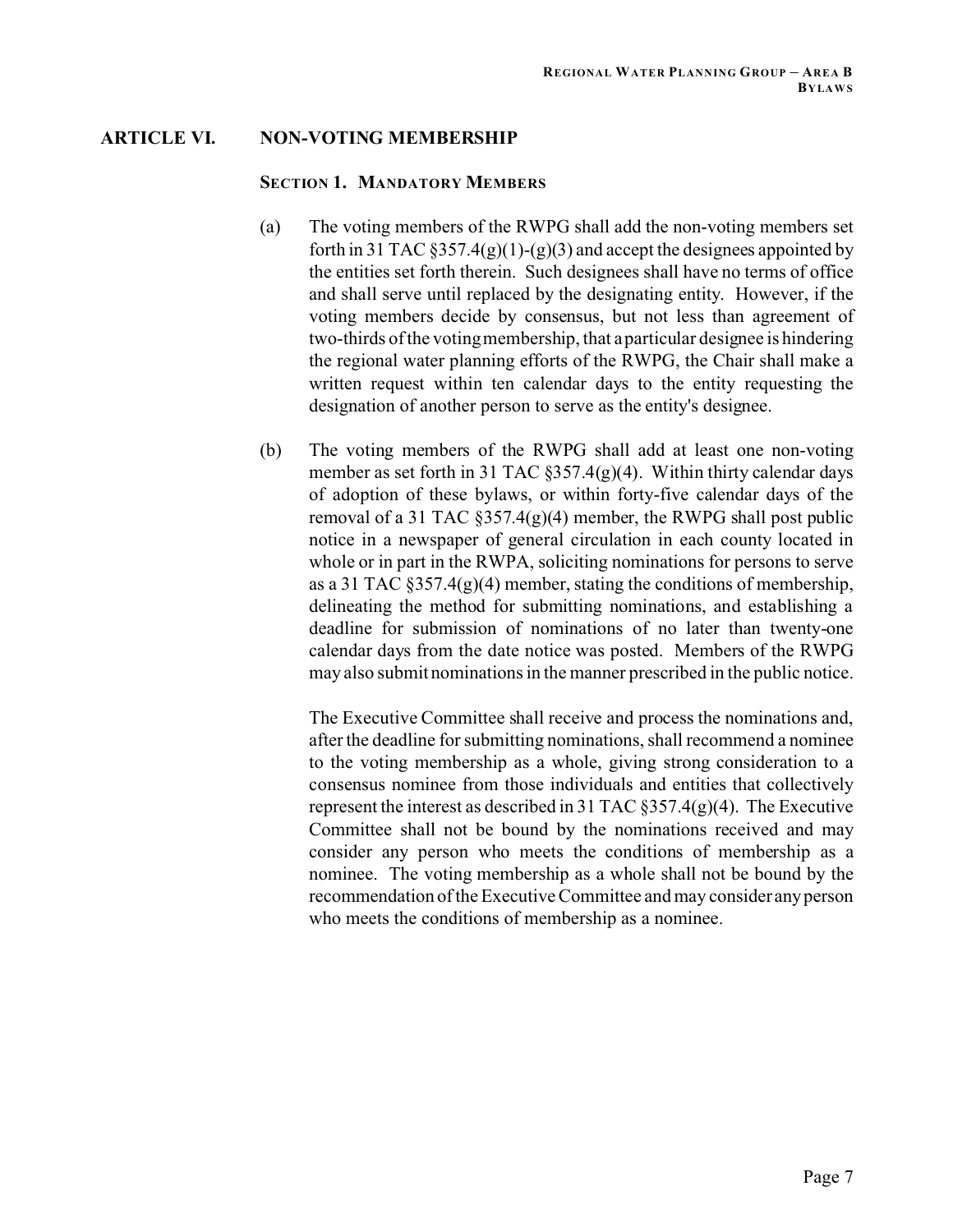The voting members shall attempt to make a decision for a new member or successor by consensus of at least two-thirds of the voting members. If efforts to reach consensus fail, the Chair shall call for a vote on a nominee. An affirmative vote of two-thirds of the total voting membership of the RWPG shall be required to appoint a nominee as a non-voting 31 TAC  $\S 357.4(g)(4)$  member. If voting fails to select a member, the voting members shall consider other nominations until a 31 TAC §357.4(g)(4) member can be selected by consensus or affirmative vote of two-thirds of the voting membership. Once selected, a 31 TAC §357.4(g)(4) non-voting member shall have no term of office and shall serve until removed by the voting members by consensus, but not less than agreement of two-thirds of the voting membership.

- (c) The voting members may at any time, including the time of initial selection of a 31 TAC §357.4(g)(4) member, convert the membership of a 31 TAC  $§357.4(g)(4)$  non-voting member into a voting membership by a two-thirds vote of the voting membership. If selected to be a voting member, a 31 TAC  $\S 357.4(g)(4)$  member shall have the rights, duties, terms, conditions, and other privileges and obligations of regular voting members. The voting members, excluding the 31 TAC  $\S 357.4(g)(4)$  member subject to the possible membership conversion, shall determine the exact applicability of the membership term provisions and restrictions to the 31 TAC  $§357.4(g)(4)$  member at the time of such conversion by consensus, but not less than agreement of two-thirds of the voting membership.
- (d) The voting members, excluding the 31 TAC  $\S 357.4(g)(4)$  member subject to the possible membership conversion, may at any time convert the membership of a 31 TAC  $\S 357.4(g)(4)$  voting member into a non-voting membership by consensus, but not less than agreement of two-thirds of the voting membership, not including the voting membership of the 31 TAC  $§357.4(g)(4)$  member subject to the possible membership conversion.

# **SECTION 2. DISCRETIONARY MEMBERS**

The voting members of the RWPG may add or remove as a non-voting member an entity set forth in 31 TAC §357.4(h) by two-thirds vote of the voting membership. If an entity is added, the Chair shall make a written request within ten calendar days to the entity requesting the designation of a person to serve as the entity's designee. Such designees shall have no terms of office and shall serve until replaced by the designating entity or until the entity is removed as a non-voting member.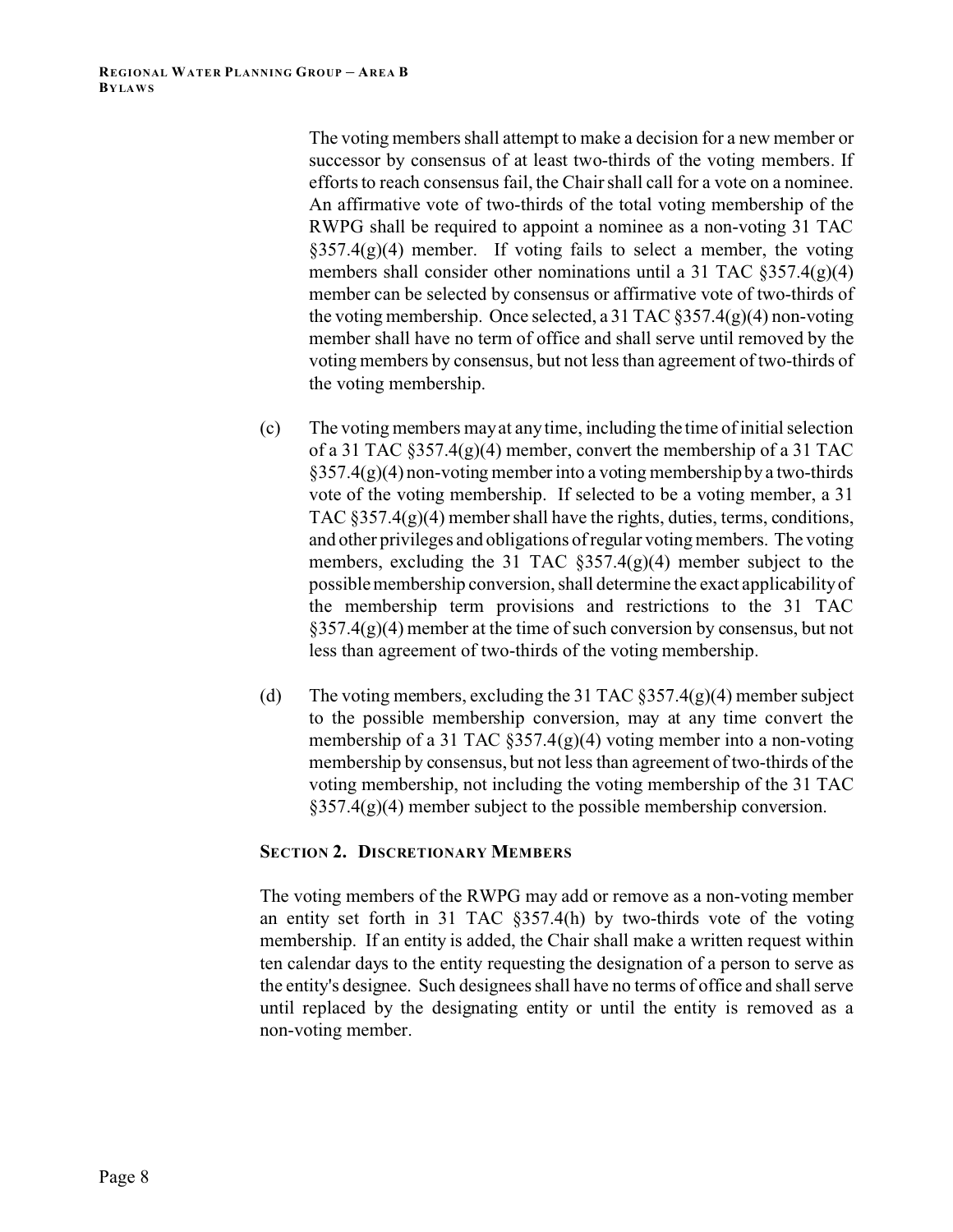However, if the voting members determine by a two-thirds vote of the voting membership that a particular designee is hindering the regional water planning efforts of the RWPG and that the entity should remain as a non-voting member, the Chair shall make a written request within ten calendar days to the entity requesting the designation of another person to serve as the entity's designee.

# **SECTION 3. CODE OF CONDUCT**

All non-voting members shall comply with the code of conduct provisions under Section 6 of Article V of these bylaws.

# **ARTICLE VII. DESIGNATED ALTERNATES**

Each member shall designate an alternate to represent him/her when he/she is unable to attend a meeting or hearing. Each member must notify the Chair in writing of the name and address of the member's designated alternate at least forty-eight hours prior to the first meeting or hearing at which the designated alternate will appear on behalf of the member. If the member fails to provide such notice, the Chair may forbid the participation of the designated alternate at the meeting or hearing. The Chair shall not recognize the designation of more than one alternate per member at any given time. The Chair shall not recognize more than two alternate designations of any kind per member per calendar year unless the RWPG expressly decides to waive this provision.

The designated alternate shall enjoy the same voting privileges, or lack thereof, and shall be bound by the same duties, terms, and conditions as the member they represent, except as otherwise provided in these bylaws. However, a designated alternate for a voting member who serves as an officer shall not be allowed to serve in the capacity as an officer in the member's absence.

The Chair shall provide each member with a current list of all members and their designated alternates.

# **ARTICLE VIII. OFFICERS**

# **SECTION 1. OFFICERS, RESTRICTIONS AND TERMS OF OFFICE**

Voting members of the RWPG shall select from the voting membership a Chair, Vice Chair, and Secretary to serve as officers. Each officer shall serve a term of one calendar year. However, the terms of the initial officers selected under Section 2 of this Article shall expire when the regular officers take office as provided under this Article. Except as provided under Section 4 of this Article, an officer shall serve until his or her successor takes office. No two voting members representing the same interest shall serve as officers at the same time.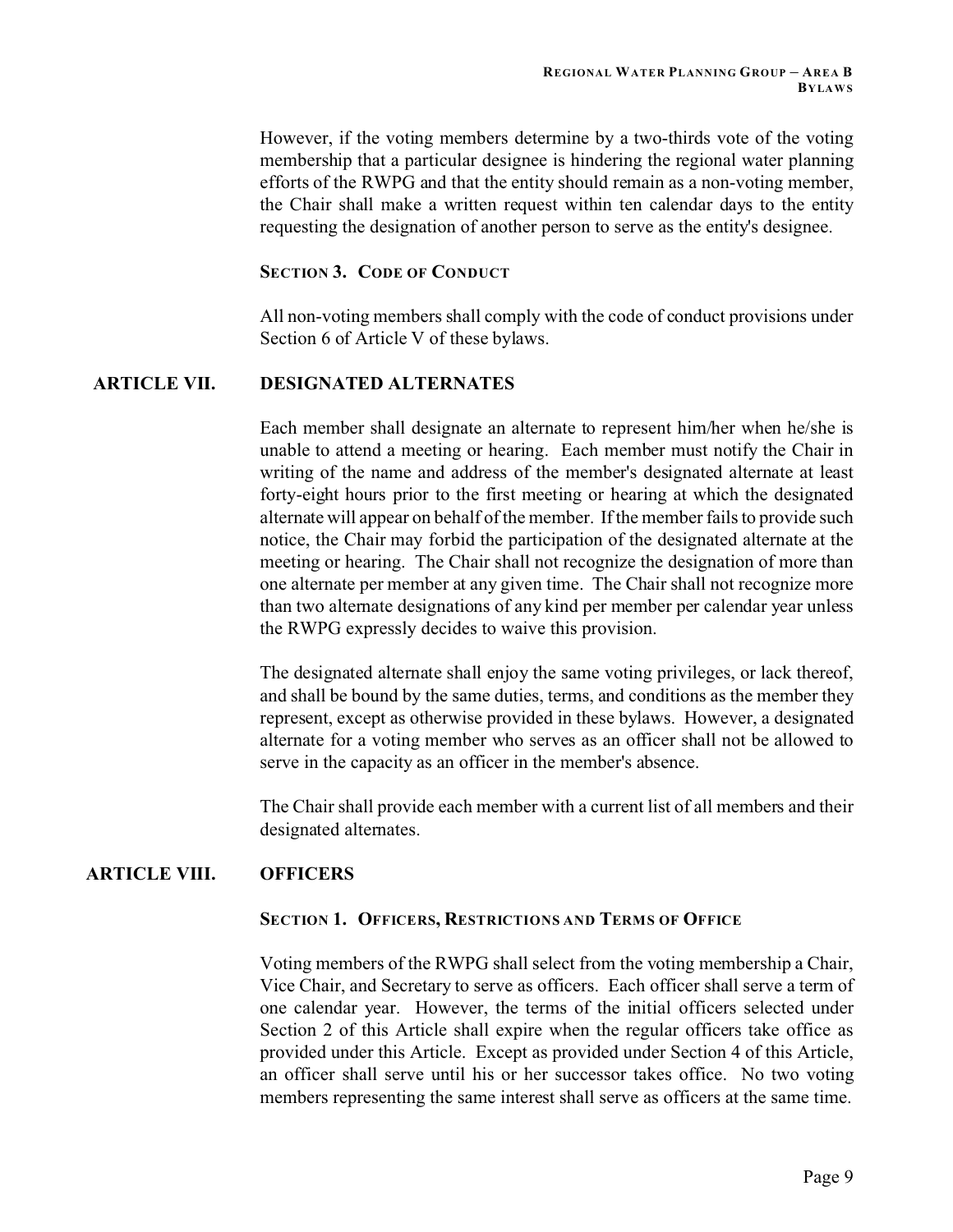Elections shall be held annually, with no restrictions on the number of consecutive terms an individual may serve as an officer other than those that apply because of his or her status as a voting member under these bylaws.

# **SECTION 2. SELECTION**

- (a) **INITIAL OFFICERS**. Within fourteen days after the adoption of these bylaws, the voting members shall select initial officers. Nominations shall be made from the floor by voting members. The voting members shall select officers from among the nominees by consensus, but not less than agreement of two-thirds of the voting members present.
- (b) **REGULAROFFICERS**. Regular officers shall be selected at the first meeting of each calendar year after the calendar year in which these bylaws were adopted. Written notice of the meeting to select officers shall be mailed to all members of the RWPG by the current Secretary thirty calendar days prior to the meeting. Nominations shall be made from the floor by voting members. The voting members shall select officers from among the nominees by consensus, but not less than agreement of two-thirds of the voting members present.

# **SECTION 3. REMOVAL OF OFFICERS**

Any officer may be removed from office for any of the grounds for removal of voting members set forth under Article V of these bylaws, or for repeated failure to carry out the duties of the office, by a consensus, but not less than agreement of two-thirds of the voting members present. Removal of an officer shall be set as an agenda item at the next scheduled meeting upon written request signed by five voting members to the Chair or Secretary. The Chair or Secretary receiving the request shall notify the officer in writing that he or she shall be subject to a removal action at the next scheduled meeting. At the meeting, the officer subject to the possible removal action may present evidence of why he or she should not be removed. If the Chair is the subject of the possible removal action, the Vice-Chair shall preside over the meeting during the agenda item concerning the Chair's removal. The officer subject to the removal action shall not participate in any way in the removal decision, nor shall his or her membership count as part of the total membership for purposes of calculating a two-thirds vote.

The notice of the meeting shall be posted in accordance with the Open Meetings Act and shall state that the issue of possibly removing the officer will be on the agenda. Any vacancy caused by the removal shall be filled as provided under Section 4 of this Article.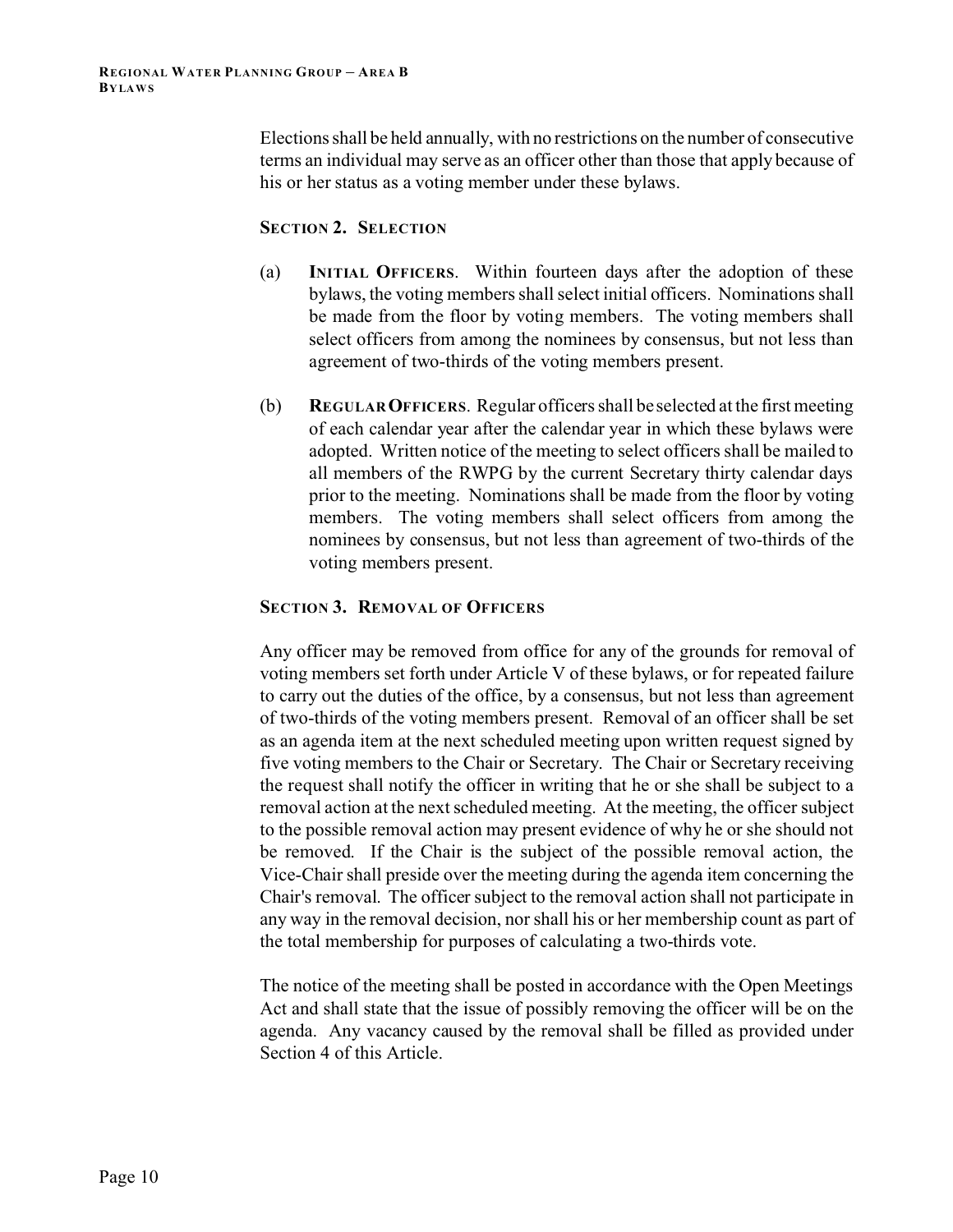# **SECTION 4. VACANCIES OF OFFICERS**

Whenever an officer vacancy exists because of death, resignation, or removal, the vacancy shall be filled within thirty days of the event causing the vacancy. Nominations shall be made from the floor by voting members. The voting members shall select a replacement officer from among the nominees by consensus, but not less than agreement of two-thirds of the voting members present. The next highest ranking officer shall serve in the vacant position until a successor takes office, unless the office of the Secretary becomes vacant, in which case the Chair shall appoint a willing voting member to serve as Secretary until the successor to the Secretary takes office. The person selected to fill a vacancy for an officer shall serve for the unexpired term of his or her predecessor in office.

# **SECTION 5. DUTIES OF EACH OFFICER**

- (a) **CHAIR**. The Chair shall be the executive officer of the RWPG. The Chair will preside at all meetings of the RWPG and perform all duties provided by these bylaws. If the Chair is unable to carry out his/her duties, the Vice Chair shall assume the duties of the Chair.
- (b) **VICE CHAIR**. The Vice Chair shall assist the Chair in the discharge of his/her duties and, in the absence of the Chair, shall assume the Chair's full responsibilities and duties. In the event the Chair is unable to carry out his/her duties, the Vice Chair shall serve as Chair until the RWPG elects a new Chair under Section 4 of this Article. The Vice-Chair shall perform other duties as assigned by the Chair, or these bylaws.
- (c) **SECRETARY**. The Secretary shall maintain theminutes and take attendance of the RWPG meetings. The minutes and attendance shall be kept as part of the RWPG official records. The Secretary shall insure that all notices are properly posted as provided in the bylaws, as required by law, and as required by the Texas Open Meetings Act.

The Secretary shall perform other duties as assigned by the Chair or these bylaws. If both the Chair and Vice Chair are unable to carry out the duties of the Chair, the Secretary shall assume the duties of the Chair.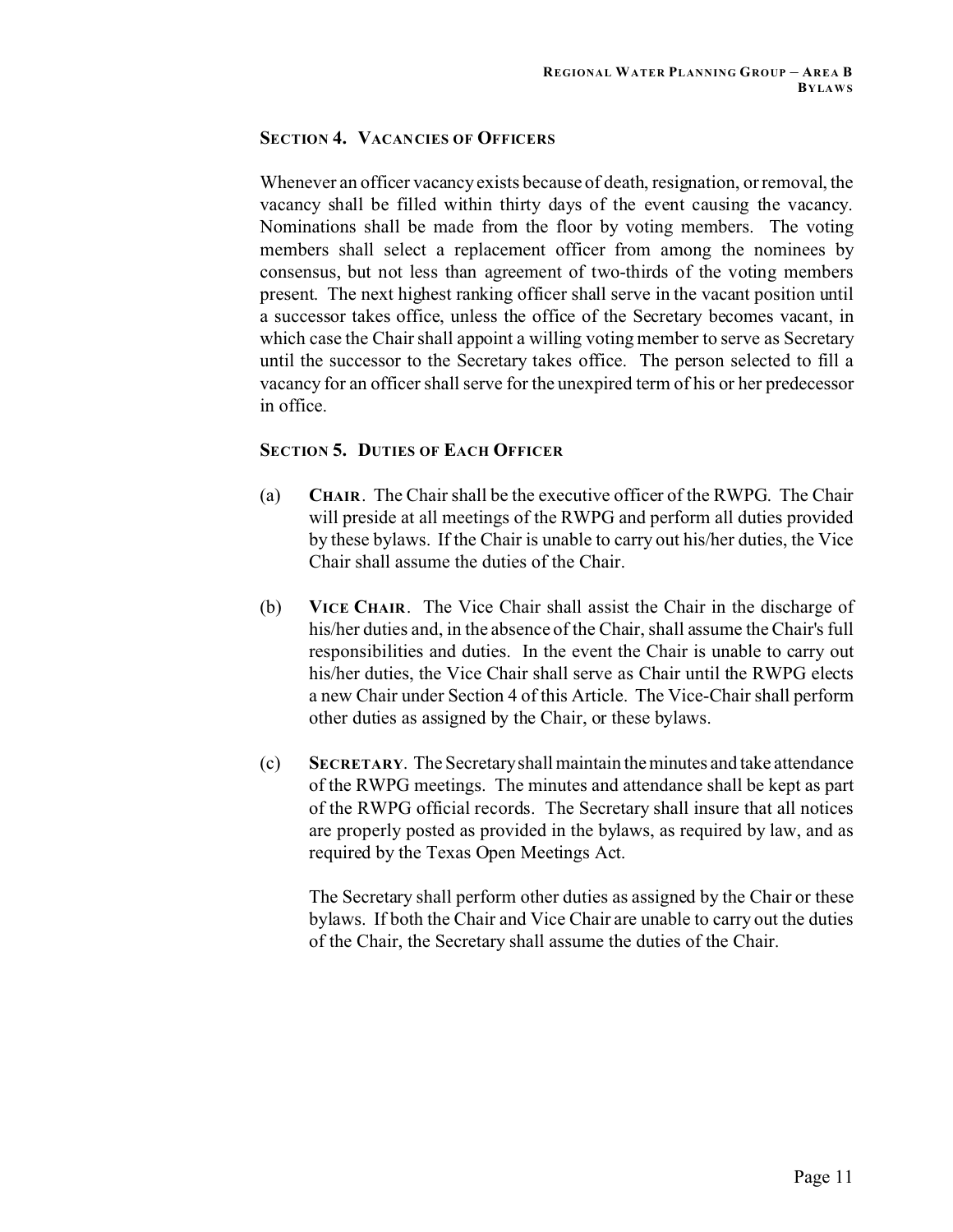### **SECTION 6. EXECUTIVE COMMITTEE**

The Executive Committee shall be composed of five RWPG members, including the Chair, Vice Chair, Secretary, and two members-at-large. No two voting members representing the same interest shall serve as members of the Executive Committee at the same time. The two members-at-large shall be selected annually in the same manner and with the same terms as set forth for the selection of officers under this Article. Members-at-large shall be removed and their vacancies filled in the manner prescribed for officers under this Article.

The Executive Committee shall be responsible for carrying out the duties imposed on it in these bylaws. The voting members of the RWPG may delegate any administrative decisions to the Executive Committee unless provided otherwise in these bylaws.

All meetings of the Executive Committee shall comply with the provisions related to meetings generally as set forth in Article IX of these bylaws.

#### **SECTION 7. DESIGNATED ALTERNATES**

A designated alternate of a member serving as an officer (which includes Executive Committee members) shall not serve in the member's capacity as an officer in lieu of the member. When an officer is absent or otherwise unable to serve, the next highest ranking officer shall serve for the officer. If no lower ranking officer exists or can serve, then a member designated by the Chair or acting Chair shall serve for the officer.

# **ARTICLE IX. MEETINGS**

#### **SECTION 1. OPEN MEETINGS AND NOTICE**

All meetings of the RWPG, its committees and/or sub-groups, shall be posted and open to the public in the manner of a governmental body under the Texas Open Meetings Act and as set forth in TWDB rules. All actions of the RWPG shall be deliberated and undertaken in open meetings, unless otherwise authorized by the Texas Open Meetings Act. The time and place of meetings shall be set to facilitate, to the greatest extent possible, the participation of the public in the regional water planning process. Copies of all materials presented or discussed shall be made available for public inspection prior to and following any meeting of the RWPG.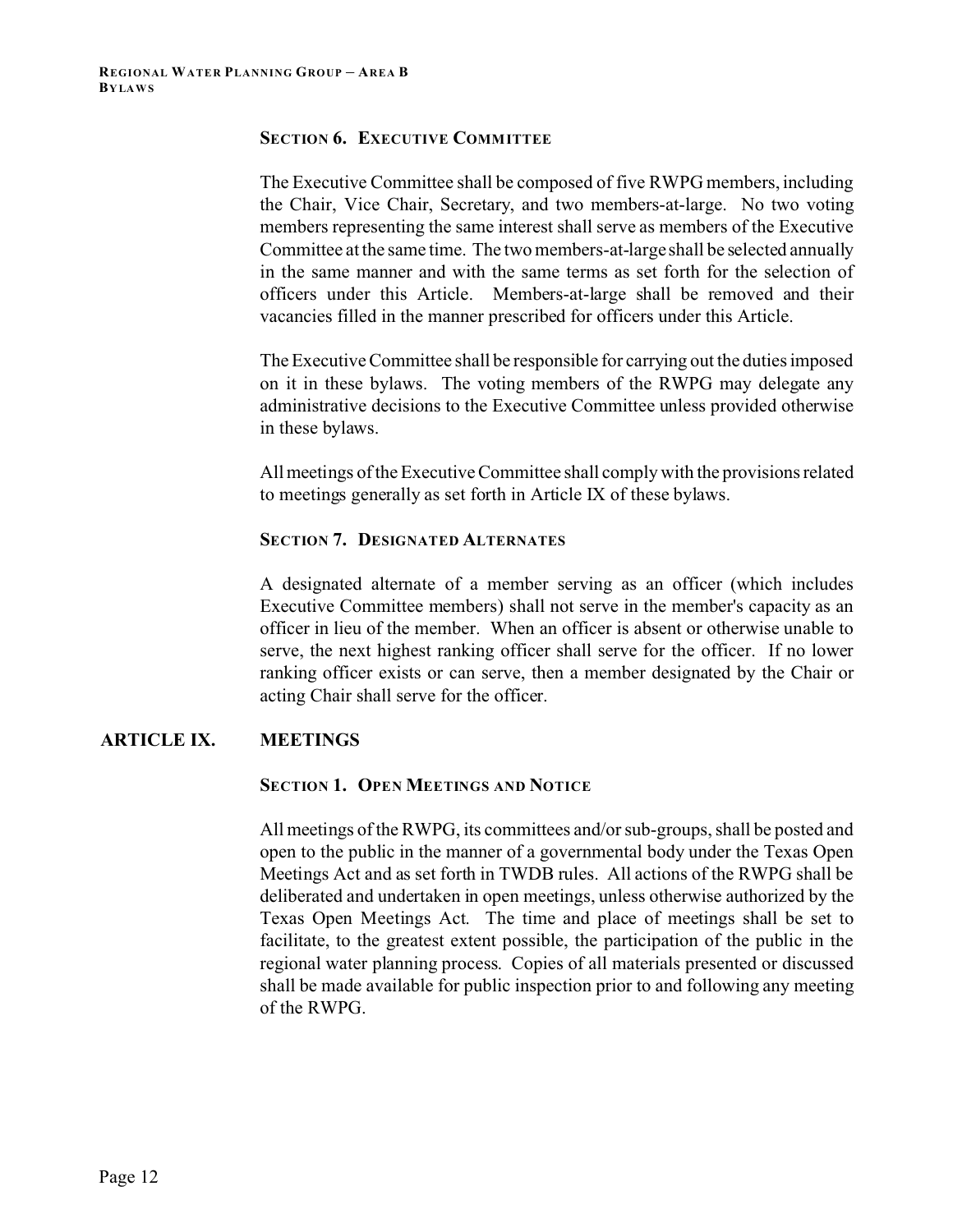# **SECTION 2. REGULAR MEETINGS**

At least one regular meeting of the RWPG shall be held in each quarter of the year (January, April, July, October). At the first meeting after the adoption of these bylaws and the first meeting of each calendar year thereafter, the RWPG shall establish and adopt a regular meeting schedule for the ensuing year. The Secretary shall insure that an advance notice and an agenda for regular meetings will be provided to the full membership of the RWPG at least five calendar days in advance by first class U.S. Mail, facsimile, or electronic mail. Supporting information and member-requested materials shall be distributed to the full membership with the notice and agenda or at the meeting, as deemed appropriate by the Chair.

# **SECTION 3. CALLED (SPECIAL) MEETINGS**

The Chair or a majority of the voting members of the RWPG may call special meetings of the RWPG. The Secretary shall insure that advance notice and an agenda for the called meeting is provided to the full membership of the RWPG at least five calendar days in advance by first class U.S. Mail, facsimile, or electronic mail. Supporting information and member-requested materials shall be distributed to the full membership with the notice and agenda or at the meeting, as deemed appropriate by the Chair.

# **SECTION 4. AGENDA**

The Secretary of the RWPG shall insure that an agenda is prepared and distributed for all meetings, in accordance with Sections 2 and 3 of this Article. Items shall be placed on the agenda by the request of the Chair or by the request of at least three voting members of the RWPG. Consideration for approval of the previous meeting's minutes, as applicable, shall always be among the first items on the agenda. Copies of the agenda and all supporting information shall be made available for public inspection prior to and following any meeting of the RWPG.

# **SECTION 5. QUORUM**

A quorum of the RWPG shall be a simple majority of the voting members or their designated alternates excluding vacancies. At least a quorum shall be necessary to conduct any business of the RWPG.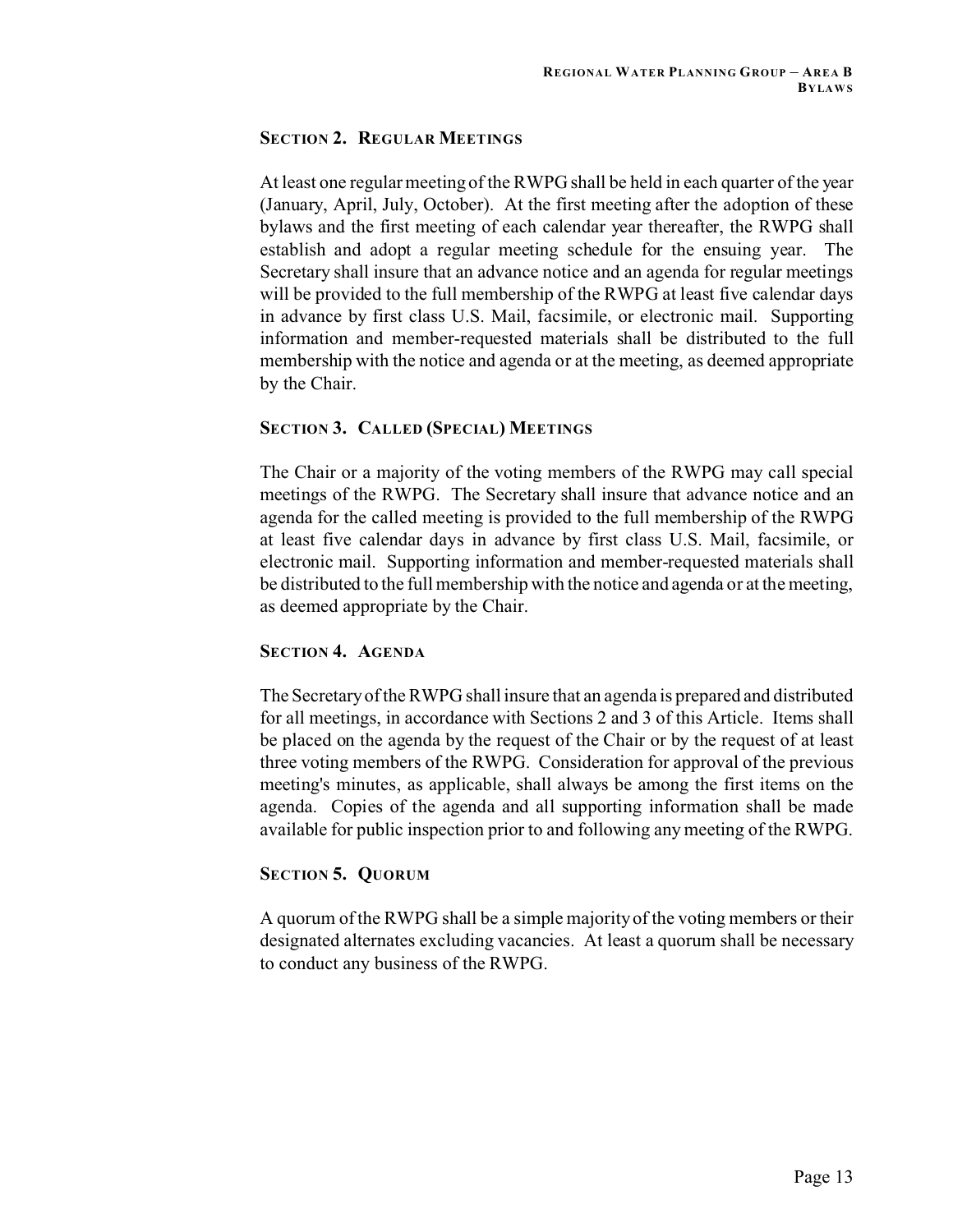#### **SECTION 6. APPLICABILITY OF ROBERT'S RULES OF ORDER**

Except as otherwise provided in these bylaws, meetings of the RWPG shall be conducted under the provisions of the most current edition of Robert's Rules of Order. However, failure to follow such rules shall not constitute grounds for appeal of an action or a decision of the RWPG.

### **SECTION 7. PUBLIC HEARINGS/MEETINGS REQUIRED BY LAW**

The RWPG shall post notice and conduct public hearings and public meetings that are specifically required by statute and/or TWDB rule, including those set forth for preplanning, draft regional water plan presentation, adoption of amendments to the regional water plan, and final regional water plan adoption, in accordance with the requirements of the relevant state law and/or TWDB rules. Notification requirements may be different than those specified in Section 1 of this Article and are specifically delineated in Texas Water Code §16.053 and/or 31 TAC §357.12.

# **SECTION 8. MINUTES**

- (a) The Secretary shall insure that summarized minutes of all meetings of the RWPG are prepared. The minutes shall:
	- (1) state the subject of each deliberation;
	- (2) indicate each vote, order, decision, or other action taken;
	- (3) indicate those members in attendance, noting the presence of a quorum, and noting the presence of those members of the public who participate in the course of the meeting;
	- (4) represent an accurate summary of the meeting's record; and state any other information required by these bylaws to be included in the minutes.
- (b) The Secretary shall insure that true copies of the summary minutes are provided to the full membership as soon as possible following the meeting, but no later than five calendar days prior to the next regular meeting of the RWPG.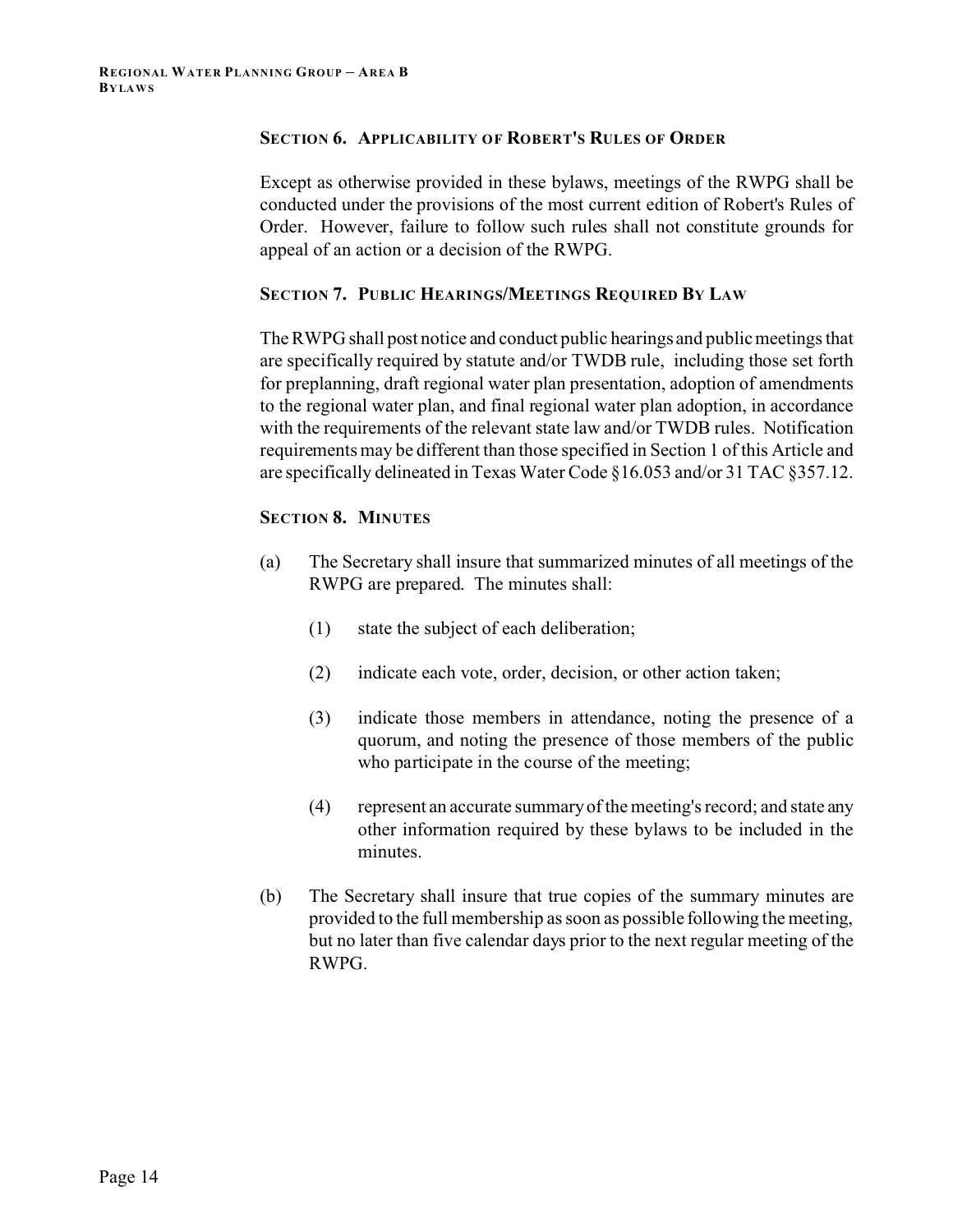# **ARTICLE X. MAKING DECISIONS**

#### **SECTION 1. APPLICABILITY; NO WRITTEN PROXIES**

- (a) Unless the method for making a particular decision is set forth in these bylaws, the RWPG, its committees, and subgroups shall make all decisions utilizing the process set forth in Section 2 of this Article.
- (b) Written proxies shall not be allowed in any decision-making by the RWPG, its committees, or its subgroups. However, designated alternates shall be allowed to participate in decision making as set forth in these bylaws. Because it is important in achieving consensus for all members to participate actively, keep up-to-date on the progress of the group, and develop a common base of information, members shall in good faith attempt to minimize the number of times they are absent from meetings or are represented by their designated alternates.

# **SECTION 2. DECISION-MAKING PROCESS**

**USE OF CONSENSUS**. The RWPG shall attempt to make decisions using a consensus decision-making process. Consensus is an agreement built by identifying and exploring all members' interests and by assembling a package agreement which satisfies these interests to the greatest extent possible. A consensus is reached when all voting members agree that their major interests have been taken into consideration and addressed in a satisfactory manner so that they can support the decision of the group. The process of building consensus involves the development of alternatives and the assessment of the impacts of those alternatives.

Consensus does not necessarily mean unanimity. Some members may strongly endorse a particular solution while others may accept it as a workable agreement. A member can participate in the consensus without embracing each element of the agreement with the same fervor as other members, or necessarily having each of his or her interests satisfied to the fullest extent. In a consensus agreement, the members recognize that, given the combination of gains and trade-offs in the decision package and given the current circumstances and alternative options, the resulting agreement is the best one the voting members can make at this time. For any board action to pass a consensus shall be described as a simple majority of the voting membership.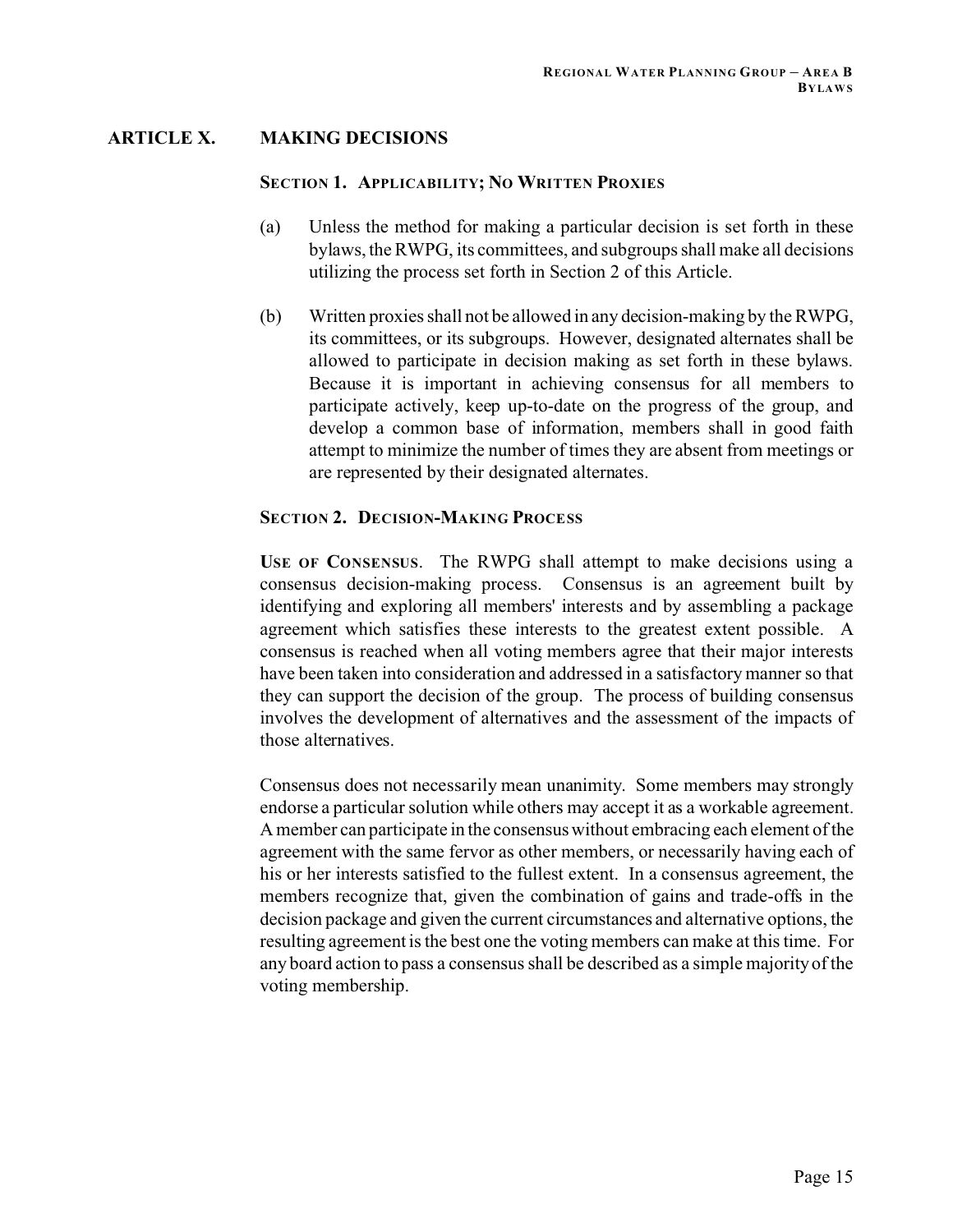**DISPUTE RESOLUTION.** Should dispute resolution be requested by three or more members of the planning group on matters coming before the planning group, the Chairman shall give each party to the dispute 30 days to prepare a written document supporting their position. Copies of the written documents shall be distributed to all members, including the opposing parties, within five days of receipt of the document by the Chairman. The opposing parties will then have 15 days to respond to the other party's position paper. The response by the opposing parties shall be provided to the Chairman who shall distribute copies to all members within five days. The disputed item shall be an agenda item at the next regular meeting of the planning group. The Chairman shall provide each opposing party five minutes to present their side of the issue to the planning group before a vote is taken on the issue by the planning group. A simple majority of the voting membership will be final.

#### **SECTION 3. FINAL ADOPTION OF REGIONAL WATER PLAN-AMENDMENTS**

The voting members of the RWPG shall finally adopt the regional water plan for the RWPA, and any amendments thereto by consensus, but not less than agreement of two-thirds of the voting membership.

#### **ARTICLE XI. BOOKS AND RECORDS**

#### **SECTION 1. REQUIRED DOCUMENTS AND RETAINMENT**

Required Documents And Retainment Records of the RWPG, including: a current membership list with addresses, affiliations, and phone numbers, if not unlisted; the current roster of officers; a copy of the written record of designation of the political subdivision(s) as representative(s) of the RWPG; minutes; agendas; notices; contracts, subcontracts, annual financial statements, and any and all financial records and supporting information; bylaws; records of public hearing; correspondence; memoranda; phone logs; committee or subgroup recommendations or findings; draft and final plans; studies; data of any sort; computer records or models; executive summaries; other work products; and any other pertinent information of a public nature shall be kept at the principal office of the RWPG for a period of at least five years.

# **SECTION 2. INSPECTION AND COPYING**

Records of the RWPG shall be available for inspection and copying at the principal place of business of the representative political subdivision during normal business hours. Procedures and fees for copying and inspection shall be the same as those used by the political subdivision housing the principal office of the RWPG for inspection and copying of its own public records.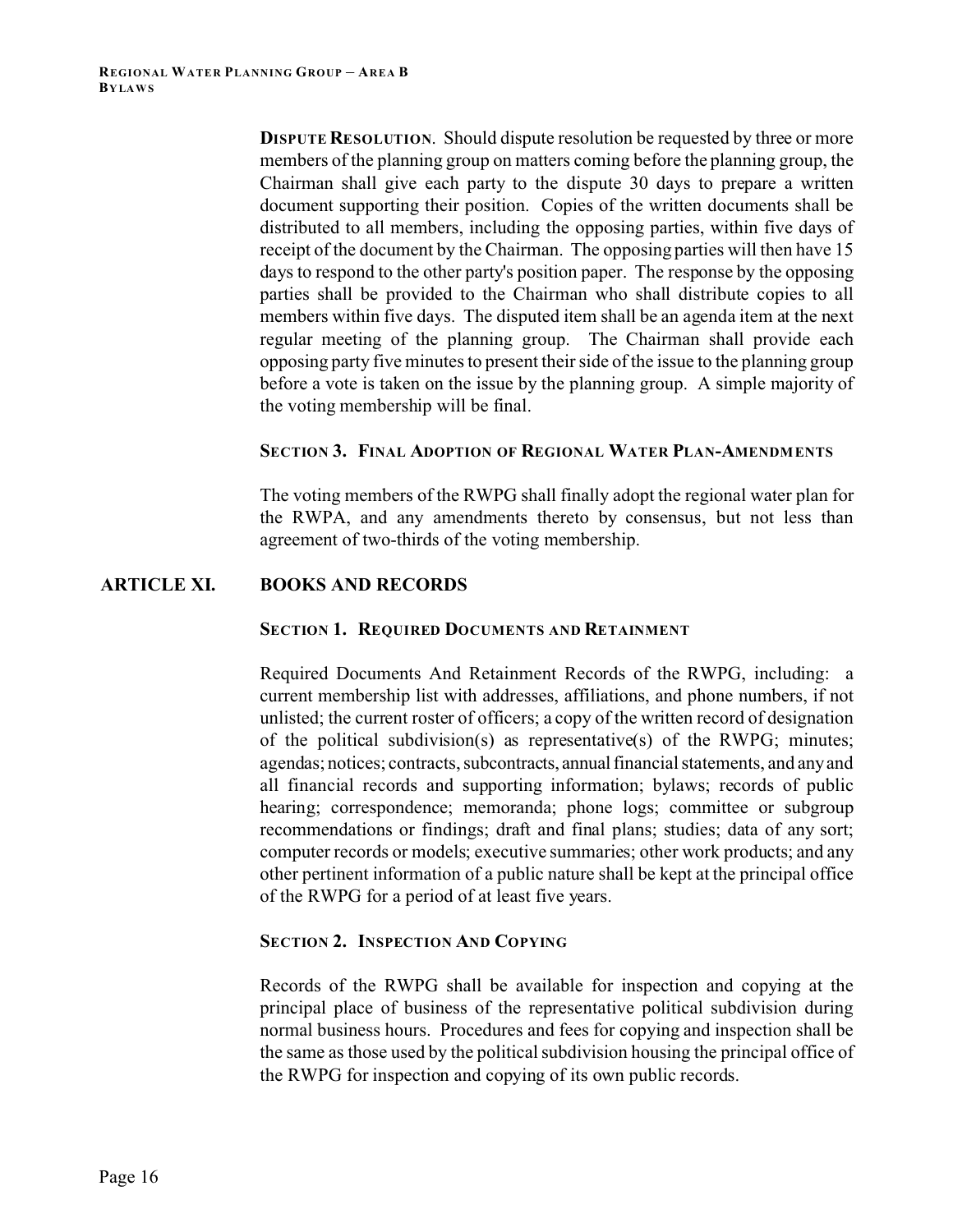# **SECTION 3. AVAILABILITY OF REPORTS**

All reports, planning documents, and work products resulting from projects funded by the TWDB shall be made available to the TWDB, the Texas Parks and Wildlife Department, and the Texas Natural Resource Conservation Commission or their successor agencies. At least one copy of the approved regional water plan shall be placed in the county clerk's office and commissioner's court for each county and in at least one public library of each county having land within the RWPA, in accordance with state law.

# **ARTICLE XII. COMMITTEES**

# **SECTION 1. ESTABLISHMENT**

The RWPG may by motion establish committees and subgroups to assist and advise the RWPG in the development of the regional water management plan. The committee or subgroup may be formed to address specific issues assigned by the RWPG and may have a specified term of membership.

# **SECTION 2. MEMBERSHIP**

Membership in the committees and subgroups shall generally follow the requirements and procedures of Article V of these bylaws; membership of the committees and subgroups should be inclusive, rather than exclusive in nature; the interests identified in the initial coordinating body will be invited to participate, as well as other interests that have been identified. Appointment to committees or subgroups shall be made by consensus, but not less than agreement of two-thirds of the voting membership. The terms of office for all members of committees and subgroups shall be either upon the expiration of the term, if any, specified by the RWPG in the establishing motion for the committee or subgroup, or upon the expiration of the persons membership in the RWPG.

# **SECTION 3. OFFICERS**

The Chair, Vice-Chair, and Secretary of a committee or subgroup established by the RWPG shall be selected from the duly-elected members of the respective committee or subgroup. The Chair, Vice Chair, and Secretary of the committee or subgroup established by the RWPG shall be elected to their respective offices by a majority affirmative vote of the members of the committee or subgroup. Additional committee or subgroup officers with associated responsibilities may be created as necessary by a majority affirmative vote of the members of the committee or subgroup. The additional officers shall be elected by a majority affirmative vote of the members of the committee or subgroup.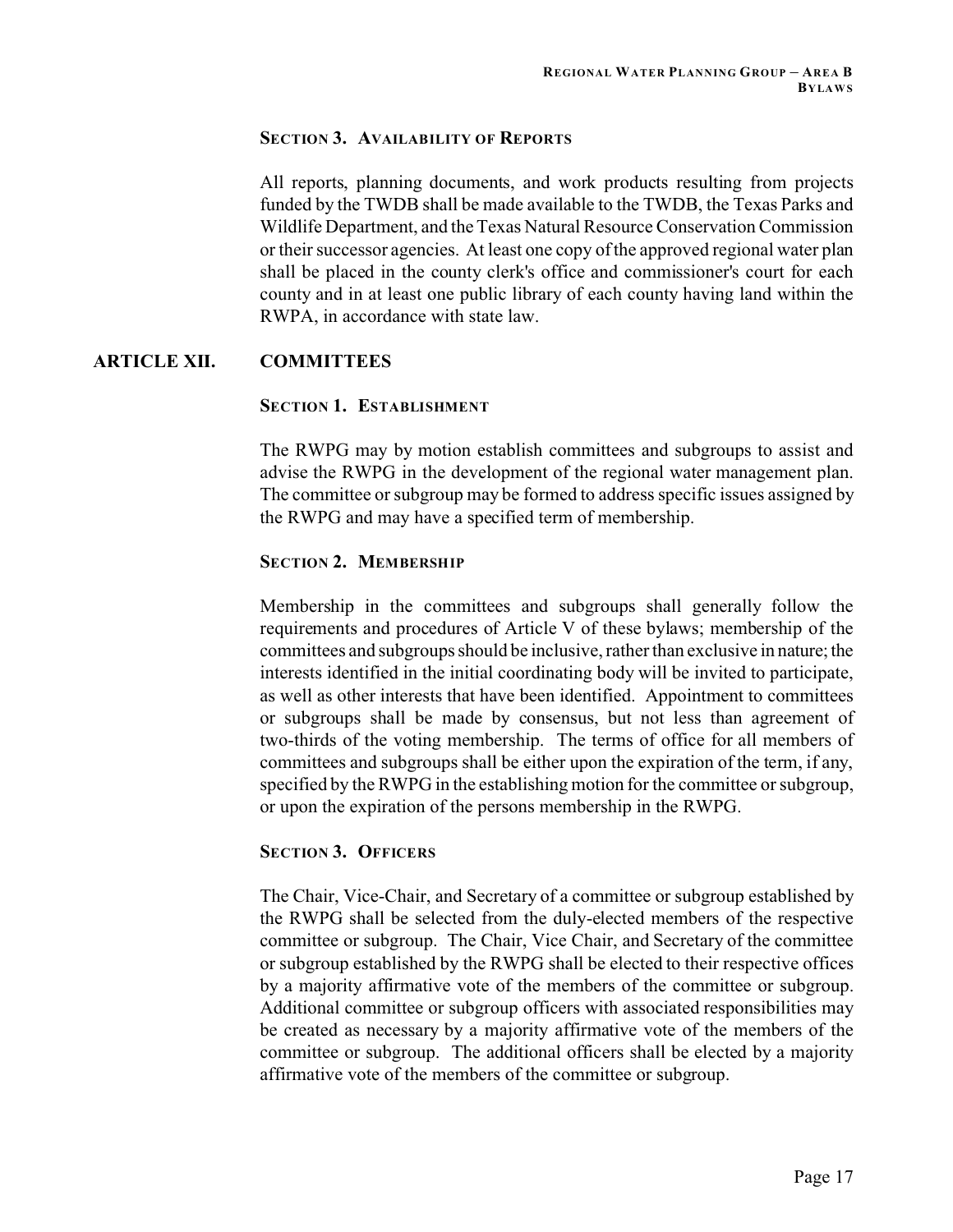# **SECTION 4. MEETINGS**

Requirements and procedures for committee or subgroup meetings shall follow those established in Article IX of these bylaws, including requirements for notice. Committees or subgroups may adopt their own rules of procedure, if authorized by the RWPG and the rules are not in conflict with state law, TWDB rules, or these bylaws.

### **SECTION 5. BOOKS AND RECORDS**

Requirements and procedures for committee or subgroup books and records shall follow those established for the RWPG in Article XI of these bylaws.

#### **SECTION 6. CODE OF CONDUCT**

Members of a committee or subgroup are subject to the requirements of Article V, Section 6 of these bylaws.

# **ARTICLE XIII. COMPENSATION**

Members of the RWPG are not to be compensated for their expenses by the State of Texas. All travel expenses will be documented by the members and submitted to the political subdivision designated by the RWPG to apply to TWDB for funding. The political subdivision contracting with the TWDB for the RWPG shall compile the travel information from the members, which will be counted as an in-kind expense at the state rate that is in effect at the time the travel occurred.

# **ARTICLE XIV. COST ALLOCATION**

The voting members of the RWPG shall develop and approve an equitable method or formula for the allocation of costs associated with the local match for state funding.

# **ARTICLE XV. CONTRACTUAL SERVICES**

The voting members of the RWPG shall make all decisions related to final approval of persons or entities selected by an eligible applicant to provide contractual services for the RWPG, including all services related to preparation, development, or revisions of the regional water plan for the RWPA. However, the voting members may delegate to the Executive Committee the authority to make all administrative decisions concerning amendments to TWDB Research and Planning Fund grant contracts for services related to regional water planning, except those decisions concerning amendments related to scopes of work and budgets.